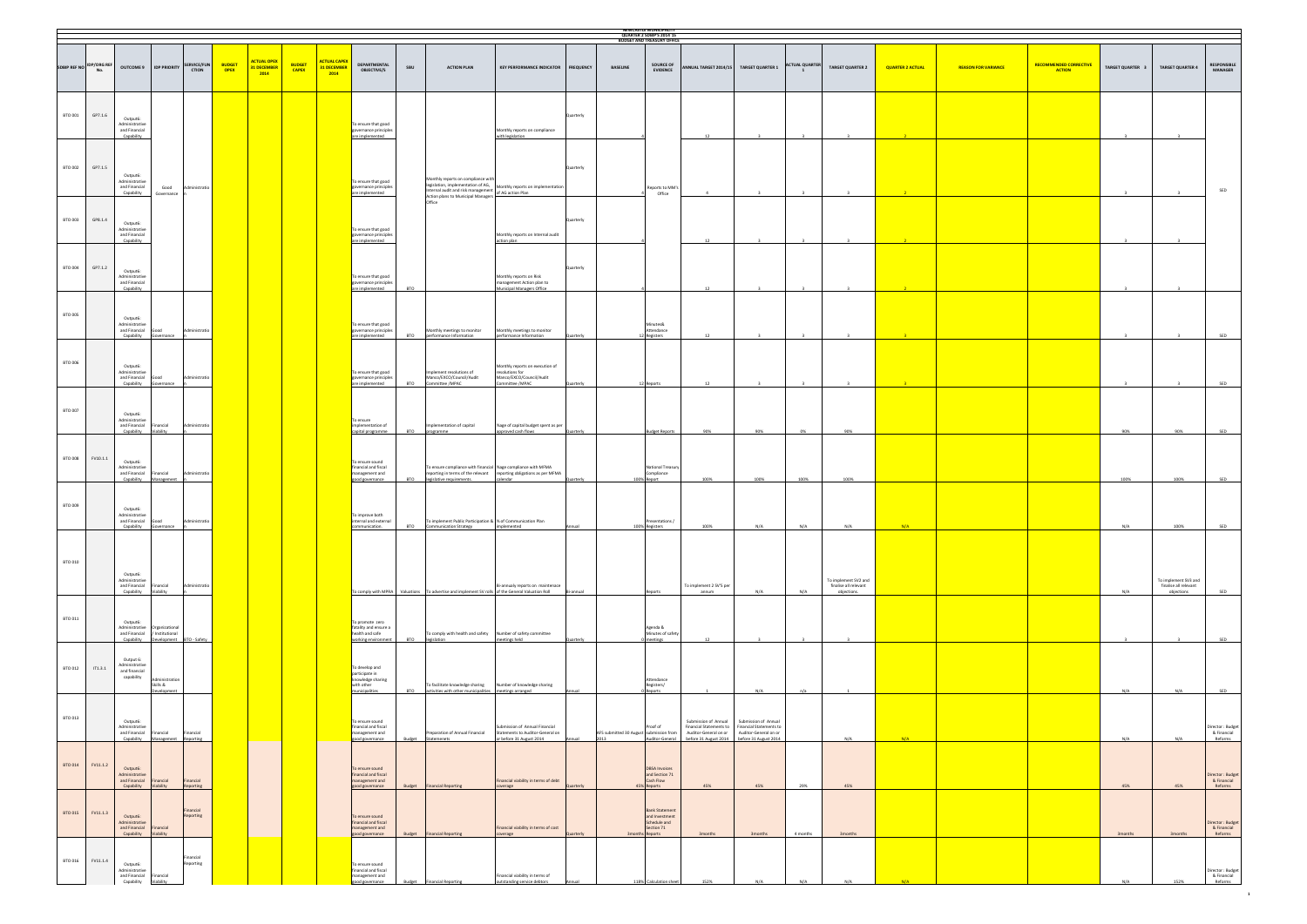| NEWCASTLE MUNICIPALITY<br>QUARTER 2 SDBIP'S 2014'15<br><b>BUDGET AND TREASURY OFFICE</b> |                                 |                                                           |                                             |                                                   |                              |                                           |                               |                                                 |                                                                              |                                          |                                                                                                                                                                                                                                             |                                                                                                                                       |             |                                                                        |                                                               |                                                                                                                                     |                  |                                                                    |                                                                                                      |                                           |                                                                                                                                                                                                                                                                                                                                                                                                                                                                                   |                                                |                                                                                                                   |                                            |                                            |
|------------------------------------------------------------------------------------------|---------------------------------|-----------------------------------------------------------|---------------------------------------------|---------------------------------------------------|------------------------------|-------------------------------------------|-------------------------------|-------------------------------------------------|------------------------------------------------------------------------------|------------------------------------------|---------------------------------------------------------------------------------------------------------------------------------------------------------------------------------------------------------------------------------------------|---------------------------------------------------------------------------------------------------------------------------------------|-------------|------------------------------------------------------------------------|---------------------------------------------------------------|-------------------------------------------------------------------------------------------------------------------------------------|------------------|--------------------------------------------------------------------|------------------------------------------------------------------------------------------------------|-------------------------------------------|-----------------------------------------------------------------------------------------------------------------------------------------------------------------------------------------------------------------------------------------------------------------------------------------------------------------------------------------------------------------------------------------------------------------------------------------------------------------------------------|------------------------------------------------|-------------------------------------------------------------------------------------------------------------------|--------------------------------------------|--------------------------------------------|
|                                                                                          | SDBIP REF NO IDP/ORG REF<br>No. | <b>OUTCOME 9</b>                                          | <b>IDP PRIORITY</b>                         | <b>SERVICE/FUN</b><br><b>CTION</b>                | <b>BUDGET</b><br><b>OPEX</b> | <b>ACTUAL OPEX</b><br>31 DECEMBER<br>2014 | <b>BUDGET</b><br><b>CAPEX</b> | <b>ACTUAL CAPE</b><br><b>31 DECEMBE</b><br>2014 | <b>DEPARTMENTAL</b><br><b>OBJECTIVE/S</b>                                    | SBU                                      | <b>ACTION PLAN</b>                                                                                                                                                                                                                          | KEY PERFORMANCE INDICATOR FREQUENCY                                                                                                   |             | <b>BASELINE</b>                                                        | <b>SOURCE OF</b><br><b>EVIDENCE</b>                           | ANNUAL TARGET 2014/15 TARGET QUARTER 1                                                                                              |                  | <b>ACTUAL QUARTER</b>                                              | <b>TARGET QUARTER 2</b>                                                                              | <b>QUARTER 2 ACTUAL</b>                   | <b>REASON FOR VARIANCE</b>                                                                                                                                                                                                                                                                                                                                                                                                                                                        | <b>RECOMMENDED CORRECTIVE</b><br><b>ACTION</b> | TARGET QUARTER 3                                                                                                  | <b>TARGET QUARTER 4</b>                    | <b>RESPONSIBLE</b><br><b>MANAGER</b>       |
| BTO 017                                                                                  |                                 | Output6:<br>Administrative<br>Capability                  | and Financial Financial<br>Viability        | tevenue<br>Enhancement<br>Strategy                |                              |                                           |                               |                                                 | To facilitate processes                                                      |                                          | Establish a revenue enhancement<br>init which will oversee the<br>nplementation of the strategic<br>interventions to monitor and<br>to enhance revenue Enhancement goals, objectives and benefits                                           | iubmission of proposed Revenue<br>Revenue manage achievements of the set Enhancement Structure to MM for<br>approval by December 2014 | Annual      |                                                                        | Minutes of EXCO 2014                                          | submission of proposed<br>Revenue Enhancement<br>Structure to MM for<br>approval by December                                        | N/A              | N/A                                                                | Submission of proposed<br>Revenue Enhancement<br>Structure to MM for<br>approval by December<br>2014 | <b>PPROVED STRUCTURE</b>                  |                                                                                                                                                                                                                                                                                                                                                                                                                                                                                   |                                                | N/A                                                                                                               | N/A                                        | Director:<br>Revenue<br>Enhancement        |
| BTO 018                                                                                  |                                 | Output6:<br>Administrative<br>and Financial<br>Capability | Financial<br>Viability                      | Enhancement<br>Strategy                           |                              |                                           |                               |                                                 | To facilitate processes                                                      |                                          | Revise Revenue Enhancement<br>Revenue Strategy by benchmarking against<br>to enhance revenue Enhancement other municipalities                                                                                                               | Updated Revenue Enhancement<br>Strategy by December 2014                                                                              | Annual      | Approved Revenue<br>Enhancement Strategy Minutes of FPSC December 2014 |                                                               | Jpdated Revenue<br><b>Enhancement Strategy by</b>                                                                                   | N/A              | N/A                                                                | <b>Jpdated Revenue</b><br><b>Enhancement Strategy by</b><br>December 2014                            |                                           |                                                                                                                                                                                                                                                                                                                                                                                                                                                                                   |                                                | N/A                                                                                                               | N/A                                        | Director:<br>Revenue<br>Enhancement        |
| BTO 019                                                                                  | FV11.2.1                        | Output6:<br>Administrative<br>Capability                  | and Financial Financial<br><b>Jiahility</b> | tevenue<br>Enhancement<br>trategy                 |                              |                                           |                               |                                                 | To facilitate processes                                                      |                                          | Mainstream and intergrate Revenue<br>to enhance revenue Enhancement chain of the organisation.                                                                                                                                              | Revenue Enhancement throughout the value Number of Revenue Enhancement<br>Meetings facilitated                                        | Quarterly   |                                                                        | Minutes                                                       |                                                                                                                                     |                  |                                                                    |                                                                                                      |                                           |                                                                                                                                                                                                                                                                                                                                                                                                                                                                                   |                                                |                                                                                                                   |                                            | Director:<br>Revenue<br>Enhancement        |
| BTO 020                                                                                  |                                 | Output6:<br>Administrative<br>and Financial<br>Capability | Financial<br>Viability                      | Enhancement<br>trategy                            |                              |                                           |                               |                                                 | To facilitate processes<br>to enhance revenue                                | Revenue                                  | Analyze and assess reports of<br>various departments and utilizing<br>information/statistics/reports from<br>the financial system report on<br>progress made with the<br>implementation of the Revenue<br>Enhancement Enhancement Strategy. | Quarterly Reports to Finance<br><b>Standing Portfolio Committee</b>                                                                   | Quarterly   |                                                                        | Minutes FPSC                                                  |                                                                                                                                     |                  |                                                                    |                                                                                                      |                                           |                                                                                                                                                                                                                                                                                                                                                                                                                                                                                   |                                                |                                                                                                                   |                                            | Director:<br>Revenue<br>Enhancement        |
| BTO 021                                                                                  | FV10.4.1                        | Output6:<br>Administrative<br>Capability                  | and Financial Financial                     | <b>Budget</b><br>Management Management            |                              |                                           |                               |                                                 | To ensure budget<br>planning and<br>implementation                           | Budget &                                 | Reporting Preparation of the annual budget 2015'16 by the 31 May 2015                                                                                                                                                                       | Approval of Annual Budget for                                                                                                         |             | 2014'15 Budget<br>approved 22 May 2014 Resolution                      | Council                                                       | Approved Budget by 31<br>May 2015                                                                                                   | N/A              | N/A                                                                | N/A                                                                                                  | N/A                                       |                                                                                                                                                                                                                                                                                                                                                                                                                                                                                   |                                                | N/A                                                                                                               | Approved Budget by 31<br>May 2015          | Director: Budget<br>& Financial<br>Reforms |
| BTO 022                                                                                  |                                 | Output6:<br>Administrative<br>Capability                  | and Financial Financial                     | Budget<br>Management Management                   |                              |                                           |                               |                                                 | To ensure sound<br>financial and fiscal<br>management and<br>good governance |                                          | Budget & Preparation of the Mid-year Review to the Mayor and National and<br>Reporting (section 72)                                                                                                                                         | Ibmission of the Mid-year Review<br>Provincial Treasuries by 25 Jan 2015 Annual                                                       |             | Submitted Section 72 by and Provincial<br>25 January                   | Proof of<br>Mayor; National<br>Treasuries                     | Submission of the Mid-<br>submission to the year Review to the Mayor<br>and National and<br>Provincial Treasuries by 25<br>Jan 2015 | N/A              | N/A                                                                | N/A                                                                                                  |                                           |                                                                                                                                                                                                                                                                                                                                                                                                                                                                                   |                                                | Submission of the Mid-<br>year Review to the Mayor<br>National and Provincial<br>Treasuries by 25 January<br>2015 | N/A                                        | Director: Budget<br>& Financial<br>Reforms |
| <b>BTO 023</b>                                                                           | FV10.4.1                        | Output6:<br>Administrative<br>and Financial               | Financial                                   | <b>Budget</b><br>Capability Management Management | 81,928,686                   |                                           | 1,450,000                     |                                                 | To ensure budget<br>planning and<br>implementation                           | Budget &                                 | Reporting Preparation of adjustment budget 28 Feb 2015                                                                                                                                                                                      | Approval of Adjustment Budget by                                                                                                      | Annual      | Adjustment Budget by<br>28 Feb                                         | Council<br>Resolution/ Proof<br>of submission to<br>the Mayor | Approved Adjustment<br>Budget by 28 February<br>2015                                                                                | N/A              | N/A                                                                | N/A                                                                                                  |                                           |                                                                                                                                                                                                                                                                                                                                                                                                                                                                                   |                                                | Approved Adjustment<br>Budget by 28 February<br>2015                                                              | N/A                                        | Director: Budget<br>& Financial<br>Reforms |
| BTO 024                                                                                  |                                 | Output6:<br>Administrative<br>and Financial               | Financial                                   | Financial<br>Capability Management Reporting      |                              |                                           |                               |                                                 | To ensure sound<br>financial and fiscal<br>management and<br>good governance | Reporting reports                        | Budget & Preparation of section 52 and 71                                                                                                                                                                                                   | Monthly Section 71 reports to the<br>Mayor, National and Provincial<br>Treasuries within 10 working days<br>of each month.            | Quarterly   |                                                                        | Proof of<br>submission to the<br>12 Mayor                     | 12                                                                                                                                  |                  | $\overline{z}$                                                     |                                                                                                      |                                           |                                                                                                                                                                                                                                                                                                                                                                                                                                                                                   |                                                |                                                                                                                   |                                            | Director: Budget<br>& Financial<br>Reforms |
| BTO 025                                                                                  |                                 | Output6:<br>Administrative<br>and Financial<br>Capability |                                             |                                                   |                              |                                           |                               |                                                 |                                                                              |                                          |                                                                                                                                                                                                                                             | ubmission of Quarterly reports on<br>External Loans                                                                                   | Quarterly   |                                                                        |                                                               |                                                                                                                                     |                  |                                                                    |                                                                                                      |                                           |                                                                                                                                                                                                                                                                                                                                                                                                                                                                                   |                                                |                                                                                                                   |                                            | Director: Budget<br>& Financial<br>Reforms |
| BTO 026                                                                                  |                                 | Output6:<br>Administrative<br>and Financial<br>Capability |                                             | restment                                          |                              |                                           |                               |                                                 | To ensure sound                                                              |                                          |                                                                                                                                                                                                                                             | iubmission of Quarterly reports on<br><b>nvestments</b>                                                                               | Quarterly   |                                                                        |                                                               |                                                                                                                                     |                  |                                                                    |                                                                                                      |                                           |                                                                                                                                                                                                                                                                                                                                                                                                                                                                                   |                                                |                                                                                                                   | Director: Budget<br>& Financial<br>Reforms |                                            |
| BTO 027                                                                                  |                                 | Output6:<br>Administrative<br>and Financial<br>Capability | Financial                                   | and<br>Management Expenditure<br>Management       |                              |                                           |                               |                                                 | financial and fiscal<br>management and<br>good governance                    |                                          | Preparation of Quarterly reports on<br>External Loans; Investments;<br>Withdrawals and Staff Benefits                                                                                                                                       | ubmission of Quarterly reports on<br>Withdrawals                                                                                      | luarterly   |                                                                        | Minutes of EXCO                                               |                                                                                                                                     |                  |                                                                    |                                                                                                      |                                           |                                                                                                                                                                                                                                                                                                                                                                                                                                                                                   |                                                |                                                                                                                   |                                            | Director: Budget<br>& Financial<br>Reforms |
| BTO 028                                                                                  |                                 | Output6:<br>Administrative<br>and Financial<br>Capability |                                             |                                                   |                              |                                           |                               |                                                 |                                                                              |                                          |                                                                                                                                                                                                                                             | iubmission of Quarterly Reports on<br><b>Conditional Grants</b>                                                                       | Quarterly   |                                                                        |                                                               |                                                                                                                                     |                  |                                                                    |                                                                                                      |                                           |                                                                                                                                                                                                                                                                                                                                                                                                                                                                                   |                                                |                                                                                                                   |                                            | Director: Budget<br>& Financial<br>Reforms |
| BTO 029                                                                                  |                                 | Output6:<br>Administrative<br>and Financial<br>Capability |                                             |                                                   |                              |                                           |                               |                                                 |                                                                              | Expenditure &<br>Financial<br>Accounting |                                                                                                                                                                                                                                             | Submission of reports on Staff<br>Benefits to Council                                                                                 | ii-annually |                                                                        |                                                               |                                                                                                                                     | N/A              |                                                                    |                                                                                                      |                                           |                                                                                                                                                                                                                                                                                                                                                                                                                                                                                   |                                                | N/A                                                                                                               |                                            | Director: Budget<br>& Financial<br>Reforms |
| <b>BTO 030</b>                                                                           | FV11.3.1                        | Output6:<br>Administrative<br>Capability                  | and Financial Financial<br>Viability        |                                                   |                              |                                           |                               |                                                 | To ensure sound<br>financial and fiscal<br>management and<br>good governance | Expenditure &<br>Accounting              | Financial To implement sound cash<br>management practices                                                                                                                                                                                   | Compilation of monthly banks<br>reconciliations within 10 working<br>lays of each month                                               | luarterly   |                                                                        | Bank<br>12 Reconciliations                                    | 12                                                                                                                                  |                  |                                                                    |                                                                                                      |                                           |                                                                                                                                                                                                                                                                                                                                                                                                                                                                                   |                                                |                                                                                                                   |                                            | Director: Budget<br>& Financial<br>Reforms |
| BTO 031                                                                                  | FV10.2.2                        | Output6:<br>Administrative<br>and Financial<br>Capability | <b>Financial</b>                            | Supply Chain<br>inagement                         |                              |                                           |                               |                                                 | To ensure sound<br>financial and fiscal<br>management and<br>good governance | Supply Chain<br>Management<br>Unit       | o review and approve SCM Policy                                                                                                                                                                                                             | Review of Draft SCM Policy by 31<br>March 2015 and be approved on<br>the 31st May 2015                                                |             |                                                                        | Records, Council<br>Resolution                                | Review of SCM Policy by<br>31st March 2015 and be<br>Approved by the 31st May<br>2015                                               | Draft SCM Policy | <b>SCM Policy</b><br>submitted no<br>changes made to<br>the policy | <b>Internal Consultation</b><br>process (written<br>comments from<br>Departments)                    | No comments have been<br>received as yet. | We still anticipating that we will receive<br>comments from respective departments.   If the departmentsare not providing<br>lowever, if there are no comments up until end <b>ht</b> input by end of Feb 2015, then we<br>of Febuary 2015, we are going to continue to swill continue to finalise the draft that Draft SCM Policy Principle Unity of SCM Policy by Indian enterprise to Council or School of SCM Policy by Indian enterprise unity of th<br>by end of March 2015 | approval.                                      | March 2015                                                                                                        | the 31st May 2015                          | Director: SCM                              |